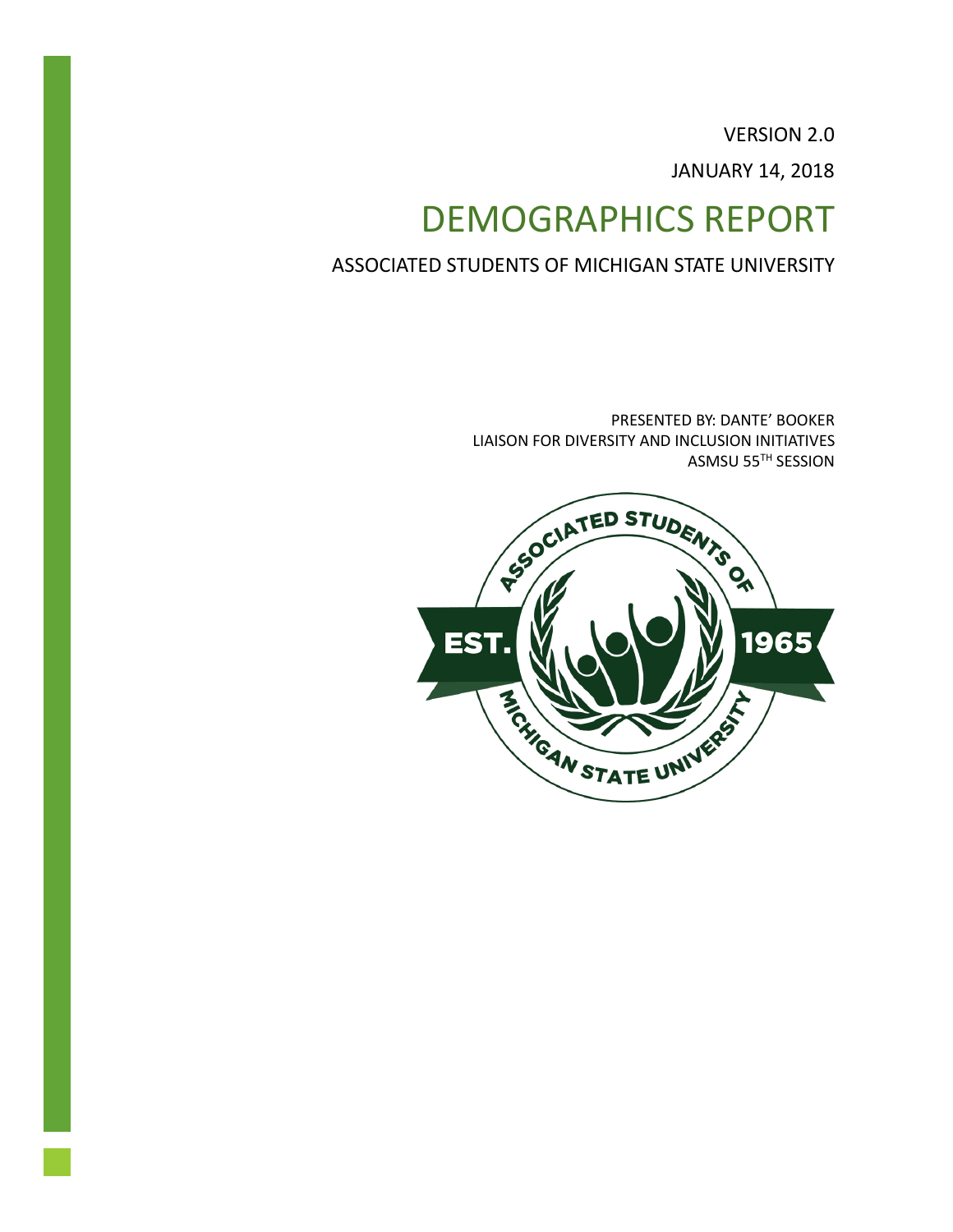# DEMOGRAPHICS REPORT

The purpose of this report is to gather data on a variety of demographic factors on the students within the Associated Students of Michigan State University. The report will give insight into how much of a diverse space the undergraduate student government is, and its comparison to the overall undergraduate student population at Michigan State. The overall goal is to get a picture of how much our student government is a representation of the student body.

#### **METHODOLOGY**

Information for this report was gathered through an anonymous survey dispersed to all ASMSU Staff, Class Council, and General Assembly Members. The survey was given online via Google Forms, and outreach was done via email. The survey was completely optional and anonymous. The data was then collected and analyzed within this report.

Questions were created based on reports done in previous years, and were revised and put under review by the Office for Academic and Cultural Transitions as well as the Liaison for Diversity and Inclusion Initiatives and team.

#### **RESULTS**

#### **Department Representation**



**Race**



#### **MSU Population Comparison:**

MSU Undergrads:

- White: 75.7%
- Total Students of Color: 16.7%

ASMSU:

- White: 59%
- Total Students of Color: 41%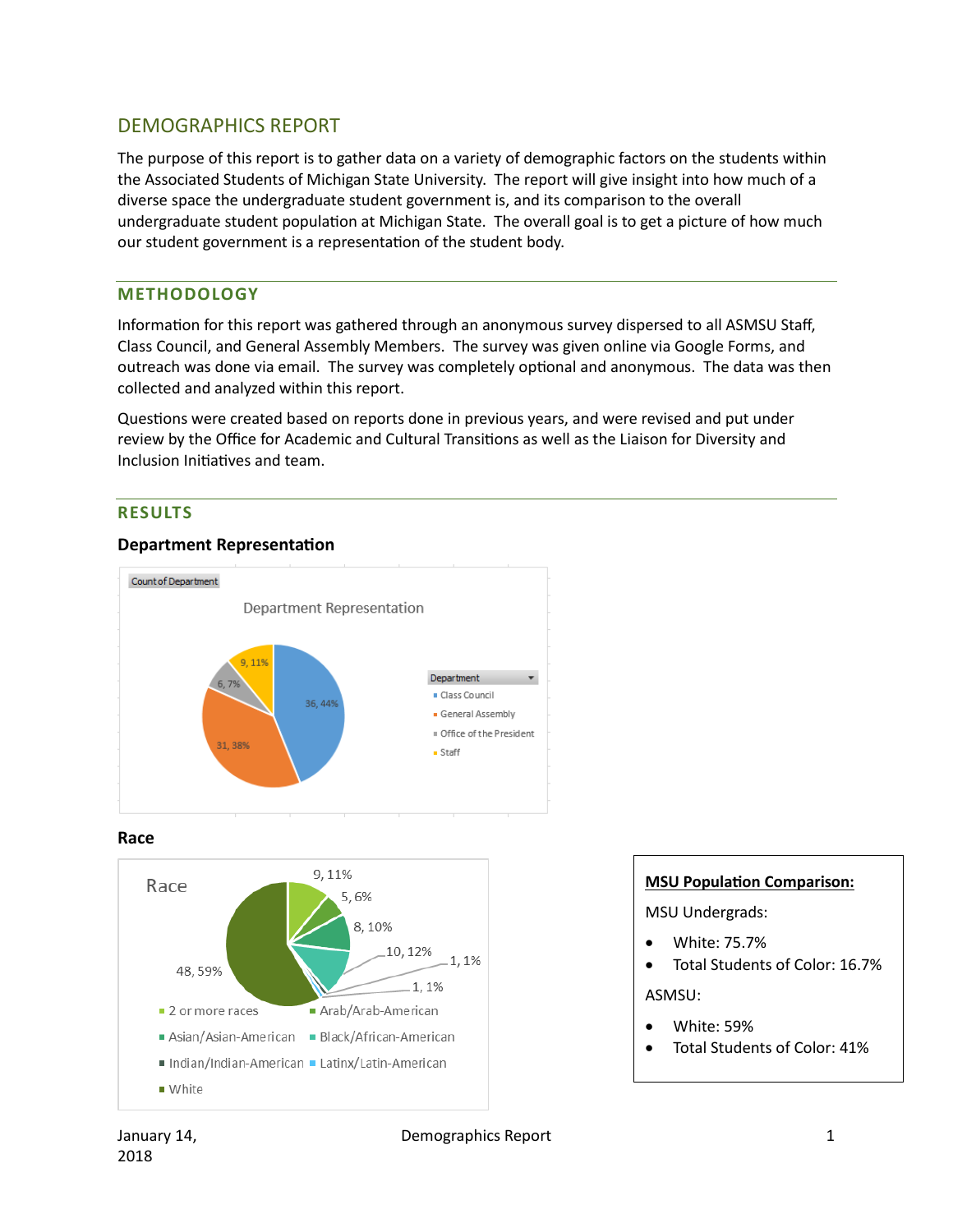# **Ethnicity**



**Sex**



# MSU Student Body Comparison: Sex Michigan State: • Female: 50.7% • Male: 49.3%

ASMSU:

- Female: 59%
- Male: 41%

**Gender**

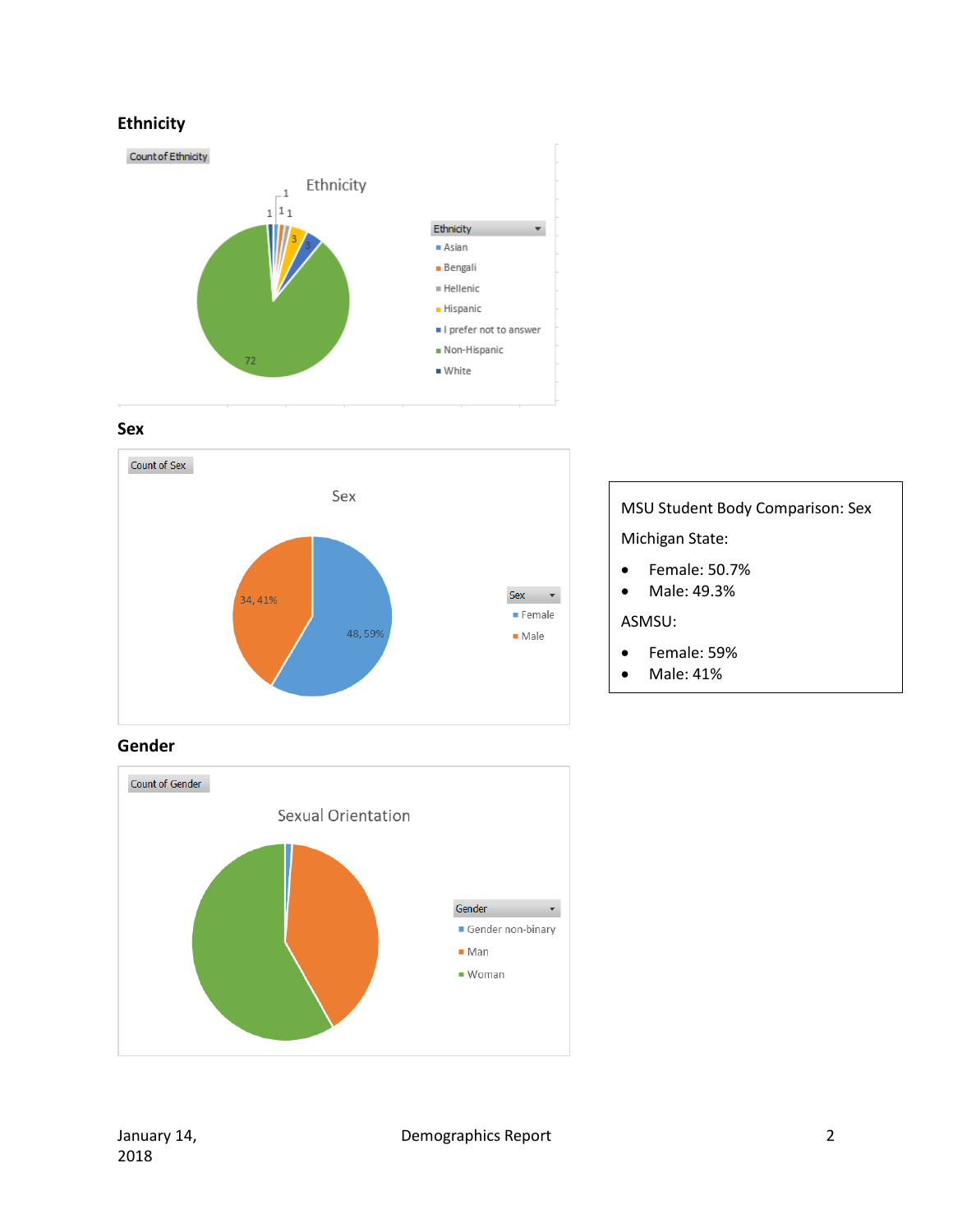#### **Sexual Orientation**









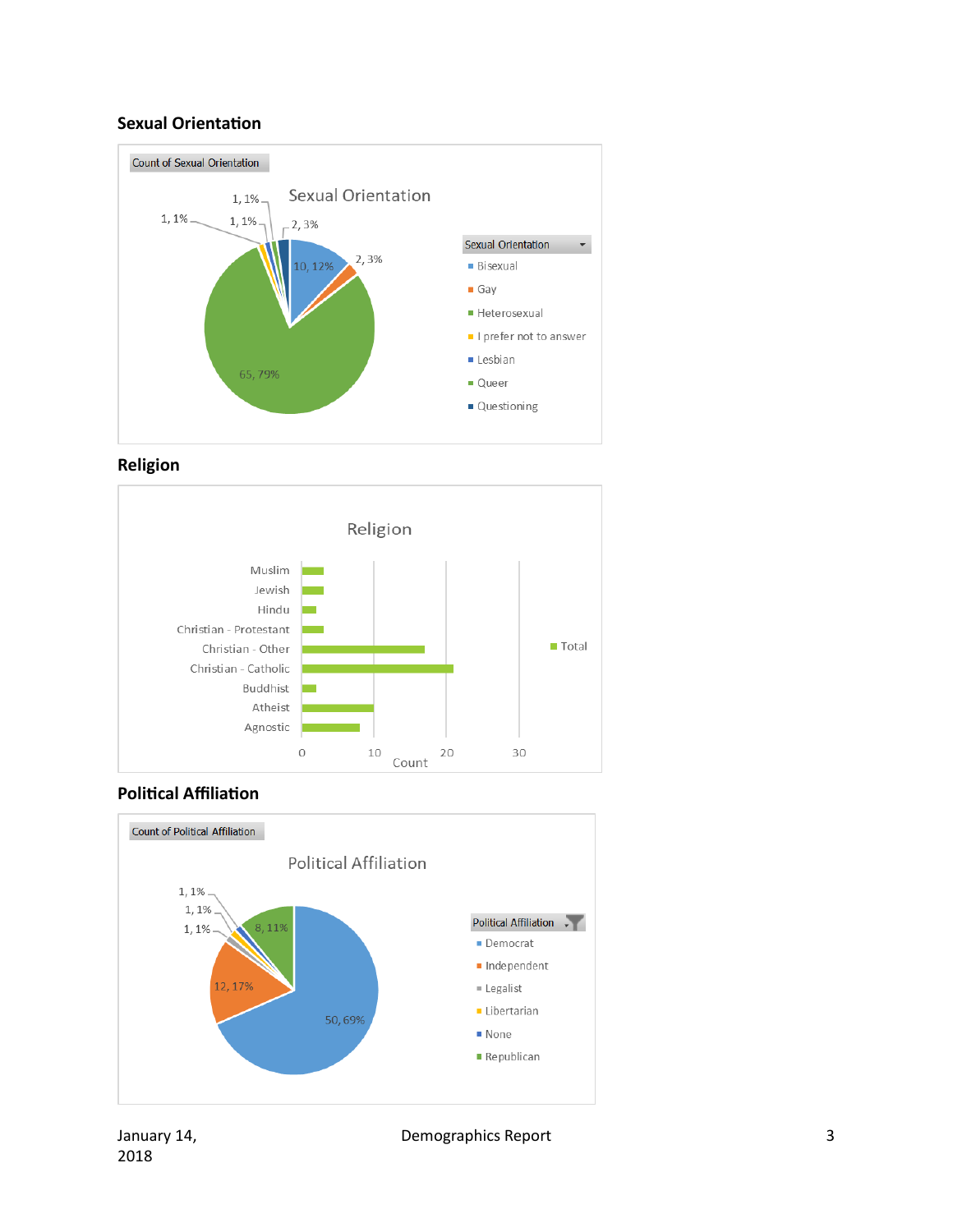#### **Age Range**



# **College Year**



#### **Transfer Students**



# **MSU Population Comparison:**

Michigan State:

• Transfer: 4%

#### ASMSU

• Transfer: 4%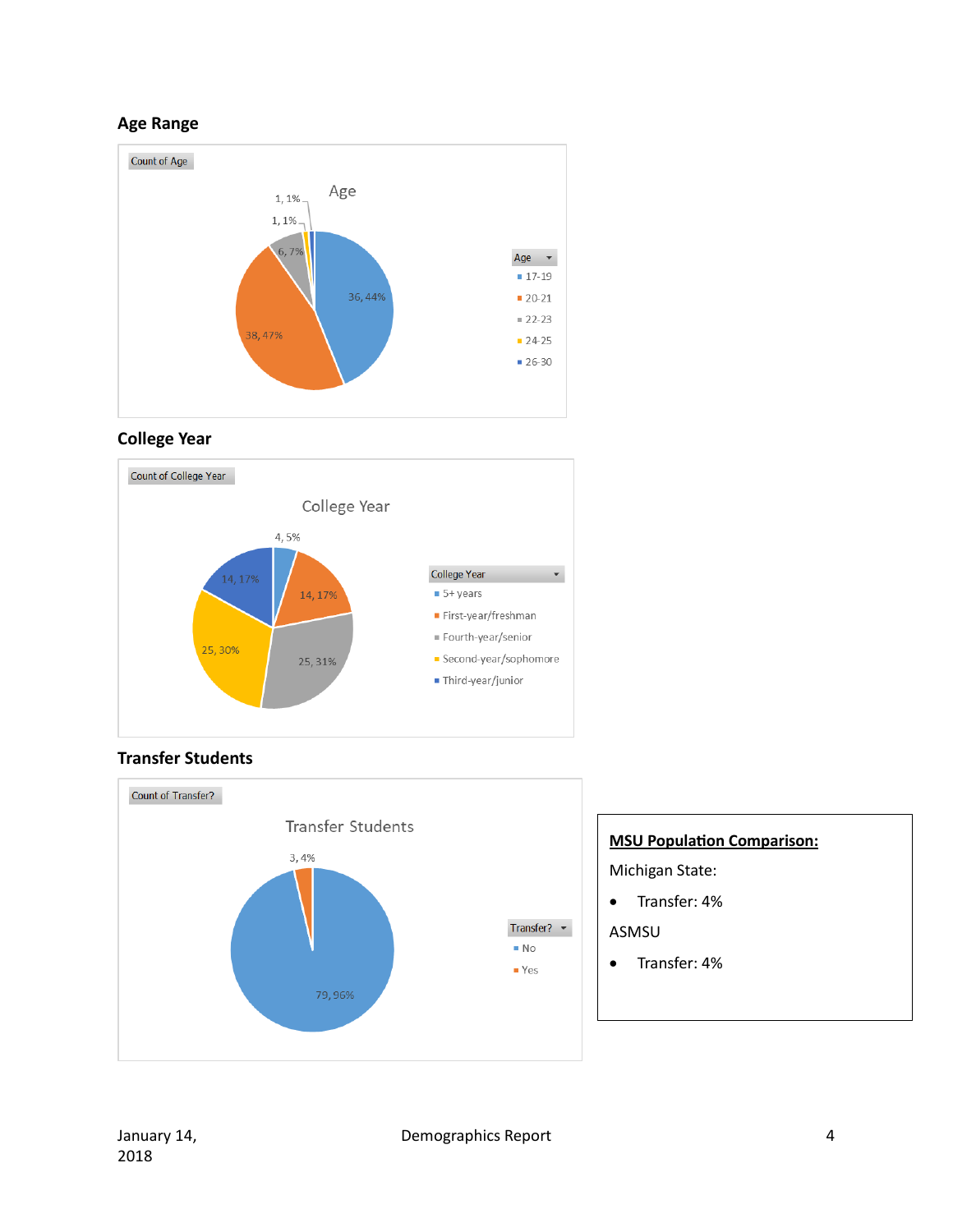#### **State of Residence**



#### **First Generation College Students**



#### **MSU Population Comparison:**

Michigan State\*:

- 77.1% Michigan
- 14.5% Out of State
- 8.5% International

#### ASMSU:

- 84% Michigan
- 7% Out of State
- 9% International
- \*Based on entering class data

# **MSU Population Comparison:**

Michigan State:

• First Generation College Students: 9.9%\*

ASMSU

• First Generation College Students: 29%

\*Via FAFSA data 2017-2018

# **Greek Life**

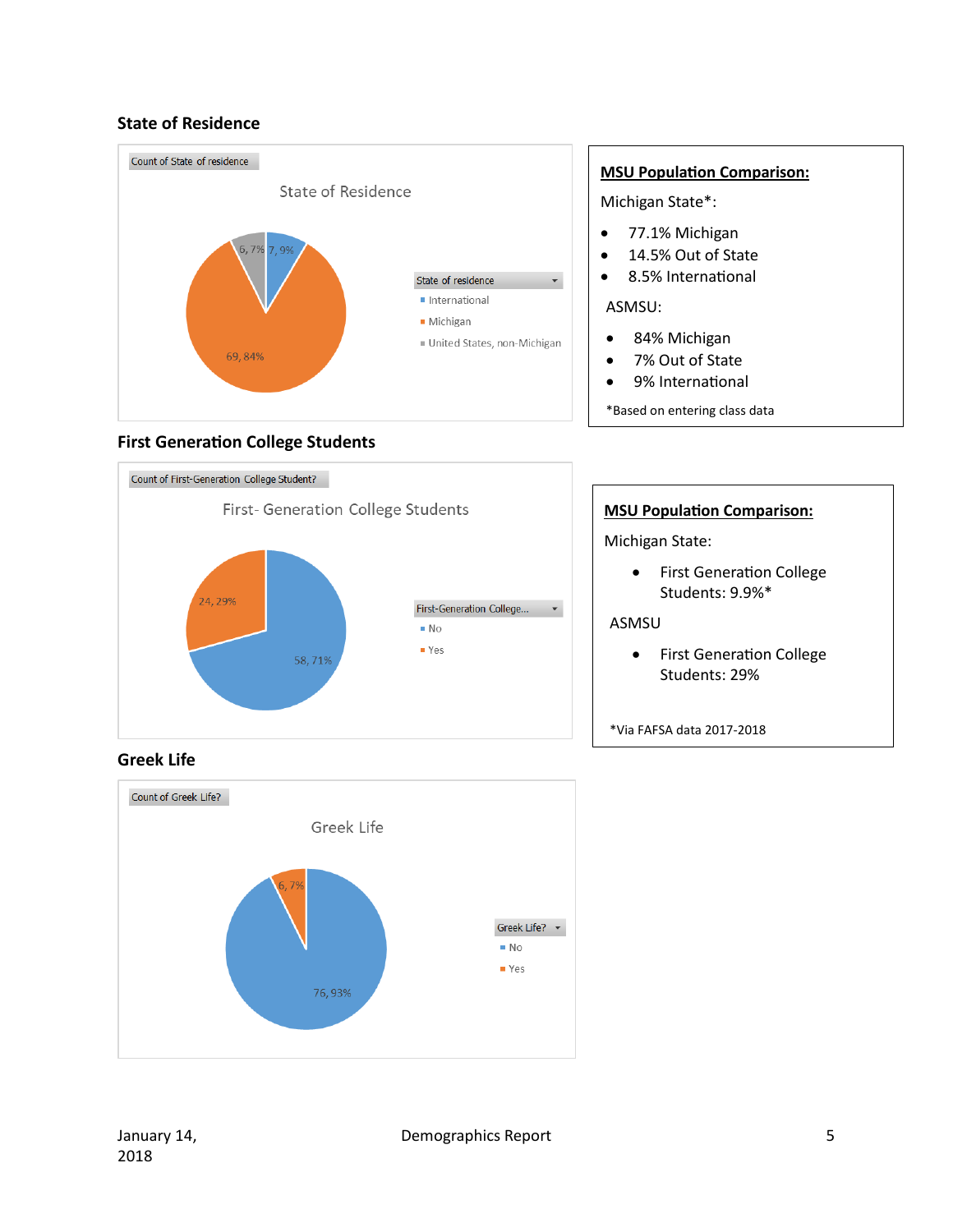# **Employment**











#### **MSU Population Comparison:**

- 22% of Entering Students receive Pell Grant\*
- 43% Received Federal Student Loans
- \*Based on 2017-2018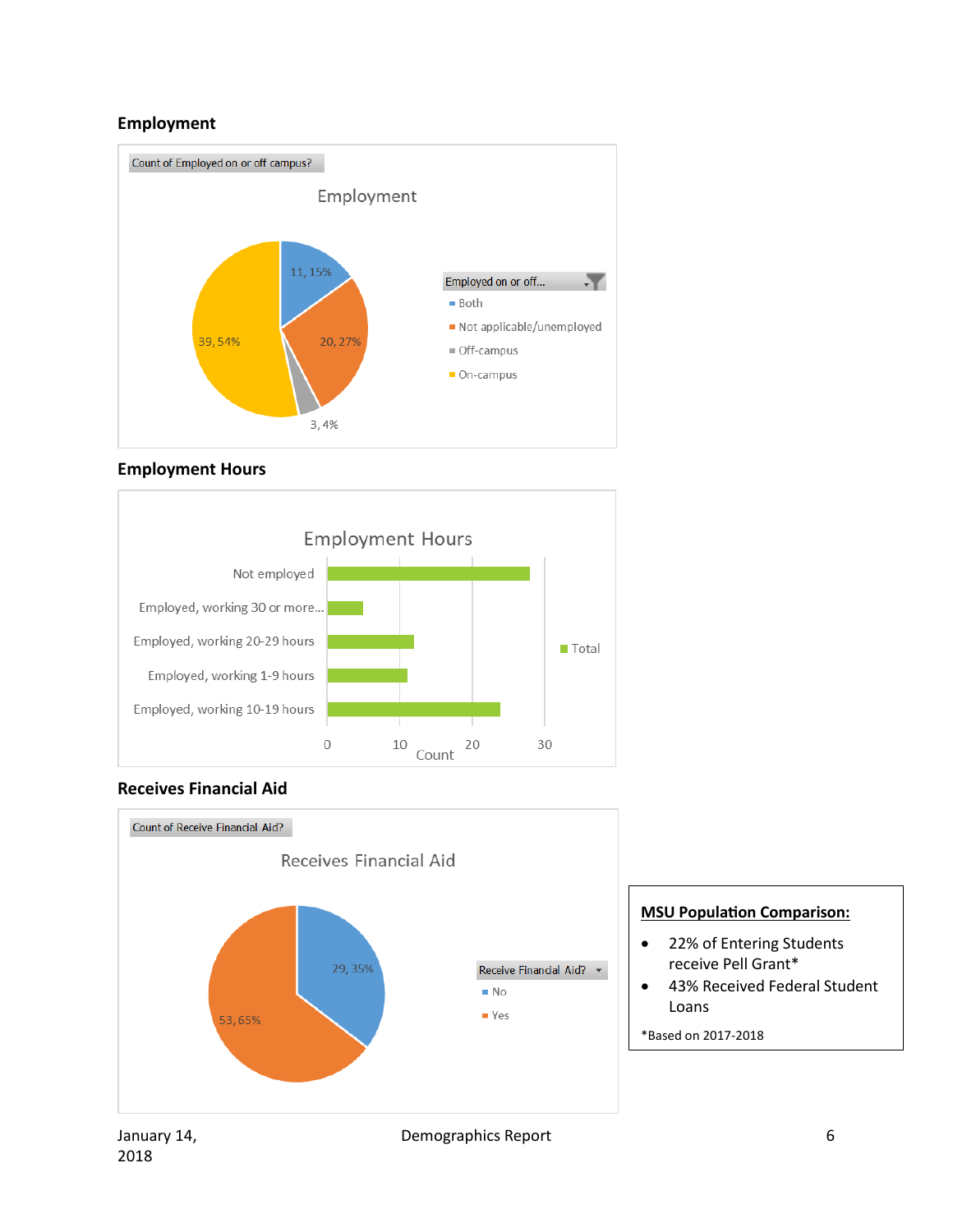#### **Non-Traditional Students**



#### **Live on Campus**



#### **Family Household Income**



#### **MSU Population Comparison:**

Michigan State median income: \$51,084